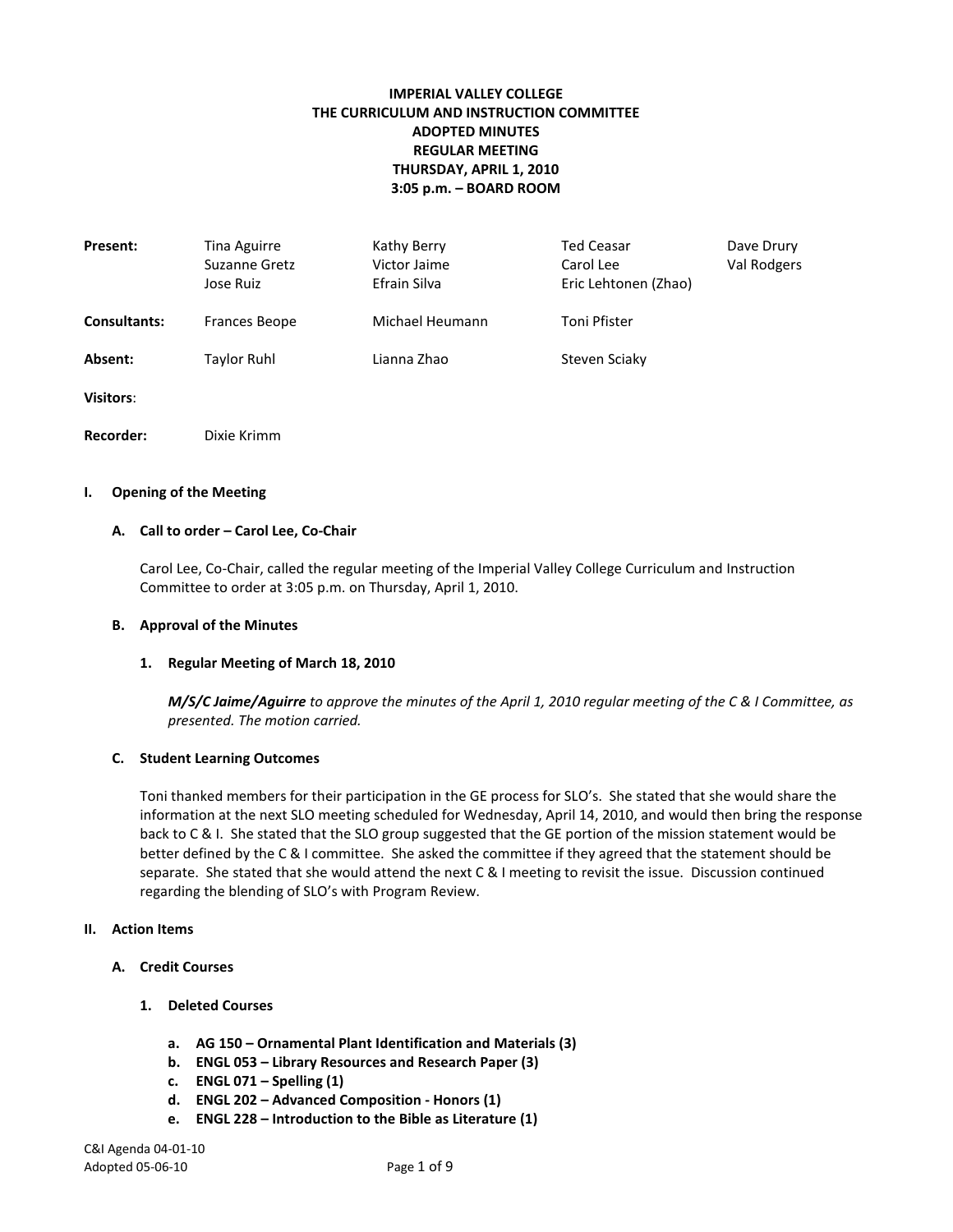# **f. ENGL 240 – Introduction to Technical and Report Writing (3)**

*M/S/C Zielinski/Rodgers to approve the deletion of AG 150, ENGL 053, ENGL 071, ENGL 202, ENGL 228, and ENGL 240, effective 2010 – 2011, as presented. The motion carried.*

- **2. Revised Courses**
	- **a. AG 080 – Pesticide Safety (1)**
	- **b. AG 160 – Food and Fiber in a Changing World (3)**
	- **c. AG 170 – Principles of Entomology (3)**

*M/S/C Rodgers/Silva to approve the revision of the textbooks for AG 080, AG 160 and AG 170, effective 2010 - 2011, as presented. The motion carried.*

- **d. AHP 060 – Health Assistant (5.5)**
- **e. AHP 062 – Home Health Aide (1.5)**
- **f. AHP 074 – Clinical Externship I (2)**
- **g. AHP 080 – Specimen Collection and Laboratory Procedures (3.5)**
- **h. AHP 082 – Exam Room Procedures (3.5)**
- **i. AHP 084 – Pharmacology and Administration of Medication (3.5)**
- **j. AHP 086 – Clinical Externship II (2)**

### **ITEMS d-j WERE WITHDRAWN**

### **k. AHP 120 – Pharmacy Technician Body Systems I (3)**

*M/S/C Aguirre/Jaime to approve the revision of the course description, to remove AHP 100 as a recommended preparation course and add AHP 100 as a prerequisite, effective 2010 – 2011, as presented. The motion carried.*

## **l. AHP 125 – Pharmacology Technician Body Systems II (3)**

*M/S/C Aguirre/Drury to approve the revision of the course description, and to add AHP 100 as a prerequisite, effective 2010 – 2011, as presented. The motion carried.*

## **m. AHP 130 – Calculation and Pharmacology for Pharmacy Technicians (3)**

*M/S/C Aguirre/Drury to approve the revision of the course description, effective 2010 – 2011, as presented. The motion carried.*

## **n. AHP 140 – Pharmacy Technician Operations (4.5)**

*M/S/C Aguirre/Drury to approve the revision of the units (from 5 to 4.5), course description, to add AHP 100 as a prerequisite, and to add AHP 120 and AHP 125 as recommended preparation courses, effective 2010 – 2011, as presented. The motion carried.*

## **o. AJ 142 – Reserve Officer Level III (10)**

*M/S/C Gretz/Lehtonen to approve the revision of the prerequisite to include a DOJ Clearance letter and remove it as a co-requisite, and to approve the revision to the class limit (to increase the limit from 25 to 35), effective 2010 – 2011, as presented. The motion carried.*

## **p. AJ 144 – Reserve Officer Level II (13.5)**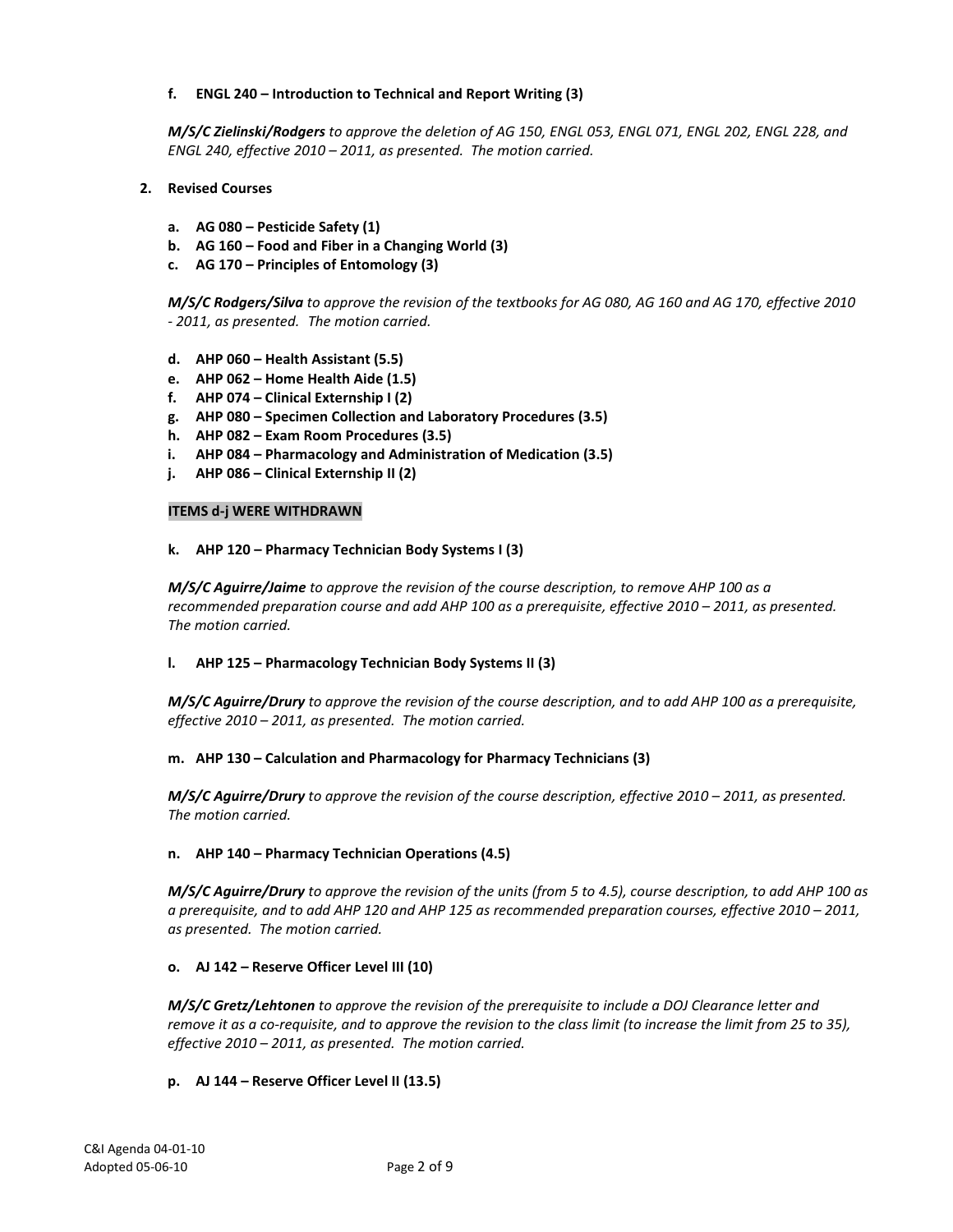*M/S/C Gretz/Lehtonen to approve the revision of the prerequisite to include a DOJ Clearance letter, to delete AJ 141 as a prerequisite, and to approve the revision to the class limit (to increase the limit from 25 to 35), effective 2010 – 2011, as presented. The motion carried.*

- **q. BIOL 200 – Human Anatomy and Physiology I (4)**
- **r. BIOL 202 – Human Anatomy and Physiology II (4)**

*M/S/C Ruiz/Berry to approve the core content and textbook upgrades, for BIOL 200 and BIOL 202, effective 2010 - 2011, as presented. The motion carried.*

### **s. BLDC 101 – Safety Standards (Cal/OSHA) 30-Hour Card (3)**

*M/S/C Silva/Rodgers to approve the revision of the course title (from Safety Standards OSHA 30-Hour Card to Safety Standards (Cal/OSHA) 30-Hour Card), effective 2010 – 2011, as presented. The motion carried.*

#### **t. COUN 100 – Personal and Career Development (3)**

*M/S/C Jaime/Ceasar to approve the revision of the rubric (from PD to COUN), effective 2010 – 2011, as presented. The motion carried.*

Carol said that a statement regarding the PD rubric will be included in the catalog for students to refer to the new COUN and SGOV rubrics.

- **u. EMT 105 – Emergency Medical Technician I (7.5)**
- **v. EMTP 200 – EMT – Paramedic Didactic I (9)**

#### **ITEMS u-v WERE WITHDRAWN**

**w. ENGL 101 – Composition and Rhetoric (3)**

*M/S/C Zielinski/Rodgers to approve the revision of the course title (from Reading and Composition to Composition and Rhetoric), effective 2010 – 2011, as presented. The motion carried.*

- **x. ENGR 210 – Statics (3)**
- **y. ENGR 212 – Dynamics (3)**
- **z. ENGR 240 – Electric Circuit Analysis (3)**

*M/S/C Lehtonen/Jaime to approve the revision of the class limit (from 35 to 15), for ENGR 210, ENGR 212, and ENGR 240, effective 2010 – 2011, as presented. The motion failed.*

Committee members questioned the reasoning of the revision to the class limit. It was determined that the revision was unfounded so the motion failed with one abstention.

**aa. FIRE 105 – Emergency Medical Technician I (7.5)**

- **bb. FIRE 130 – Basic Fire Academy I (5.5)**
- **cc. FIRE 131 – Basic Fire Academy II (6.0)**
- **dd. FIRE 220 – Fire Apparatus 1A (2.5)**
- **ee. FIRE 221 – Fire Apparatus 1B (2.5)**
- **ff. FIRE 222 – Fire Investigation 1A (2.5)**
- **gg. FIRE 223 – Fire Investigation 1B (2.5)**
- **hh. FIRE 224 – Fire Management 1 (2.5)**
- **ii. FIRE 225 – Fire Prevention 1A (2.5)**
- **jj. FIRE 226 – Fire Prevention 1B (2.5)**
- **kk. FIRE 227 – Fire Instructor 1A (2.5)**
- **ll. FIRE 228 – Fire Instructor 1B (2.5)**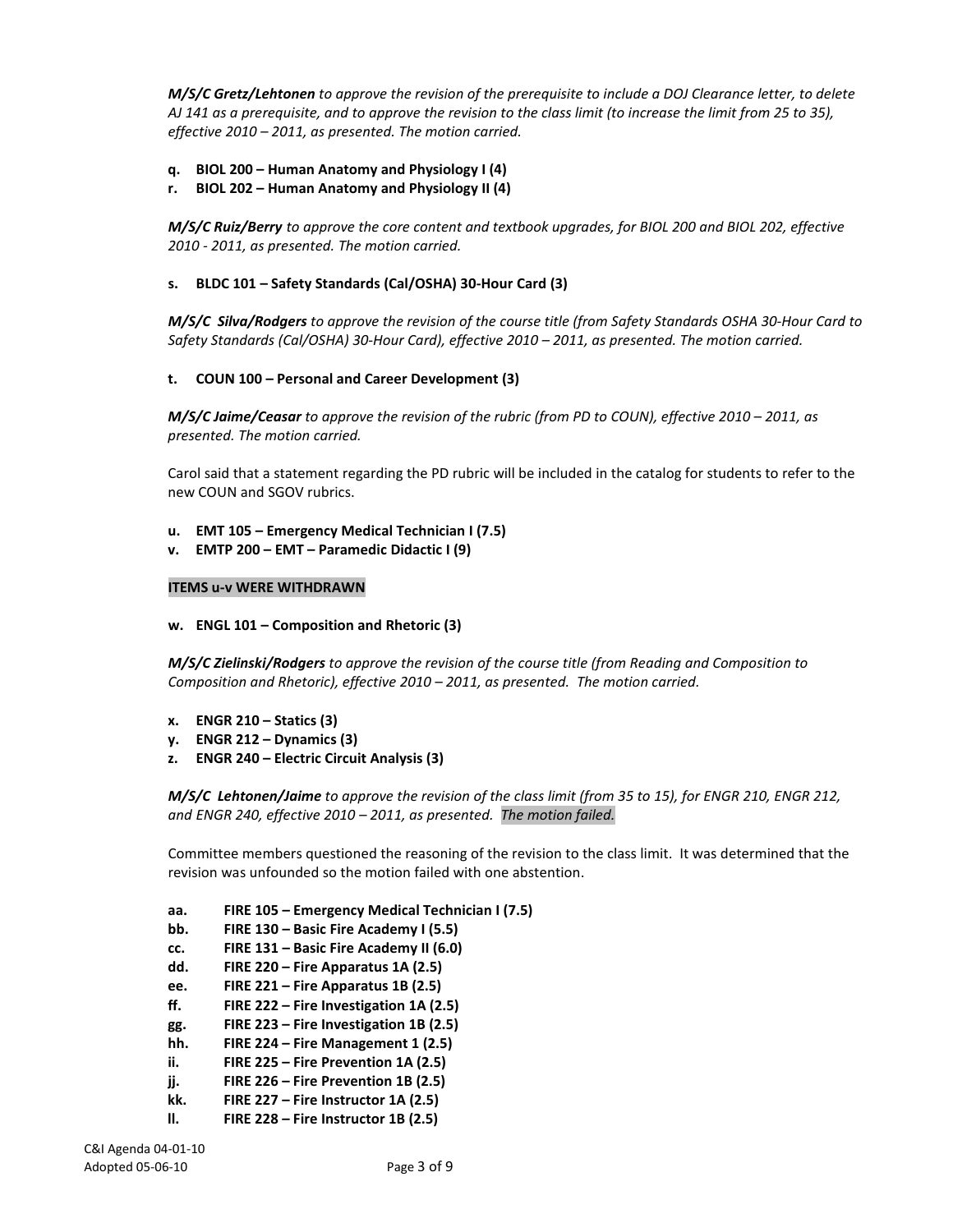- **mm. FIRE 229 – Fire Command 1A (2.5)**
- **nn. FIRE 230 – Fire Command 1B (2.5)**
- **oo. FIRE 231 – Incident Command System (ICS) 300**
- **pp. FIRE 232 – Public Education 1 (2.5)**
- **qq. FIRE 233 – Fire Command 1C (2.5)**
- **rr. FIRE 234 – Fire Prevention 1C (2.5)**
- **ss. FIRE 235 – Fire Instructor 2A (2.5)**
- **tt. NURS 090 – Nursing Reentry Skills Laboratory I (1)**
- **uu. NURS 092 – Nursing Reentry Skills Laboratory II (1)**
- **vv. NURS 094 – Nursing Reentry Skills Laboratory III (1)**
- **ww. NURS 096 – Nursing Reentry Skills Laboratory IV (1)**

#### **ITEMS aa-ww WERE WITHDRAWN**

#### **xx. NURS 110 – Nursing Process I (4.5)**

*M/S/C Aguirre/Drury to approve the revision to the prerequisites and co-requisites, effective 2010 – 2011, as presented. The motion carried.*

### **yy. NURS 111 – Nursing Skills Laboratory I (1.5)**

*M/S/C Aguirre/Berry to approve the revision to the prerequisites and co-requisites, effective 2010 – 2011, as presented. The motion carried.*

### **zz. NURS 112 – Nursing Process Application (4)**

*M/S/C Aguirre/Berry to approve the revision to the prerequisites and co-requisites, effective 2010 – 2011, as presented. The motion carried.*

#### **aaa. NURS 121 – Nursing Skills Laboratory II (1)**

*M/S/C Aguirre/Drury to approve the revision to the prerequisites and co-requisites, effective 2010 – 2011, as presented. The motion carried.*

#### **bbb. NURS 125 – Nursing Process and Application II (8.5)**

*M/S/C Aguirre/Drury to approve the revision to the prerequisites and co-requisites, effective 2010 – 2011, as presented. The motion carried.*

**ccc. NURS 204 – Transition to A.S. Degree Nursing (3)**

#### **ITEM ccc WAS WITHDRAWN**

**ddd. NURS 211 – Nursing Skills Laboratory III (1)**

**eee. NURS 221 – Nursing Skills Laboratory IV (1)**

*M/S/C Aguirre/Drury to approve the revision to the prerequisites and co-requisites, for NURS 211 and NURS 221, effective 2010 – 2011, as presented. The motion carried.*

#### **fff. NURS 225 – Psychiatric & Mental Health Nursing Applications (1)**

*M/S/C Aguirre/Drury to approve the revision to the term hours (from 36 to 54) for NURS 225, effective 2010 – 2011, as presented. The motion carried.*

#### **ggg. NURS 230 – Nursing Trends (1)**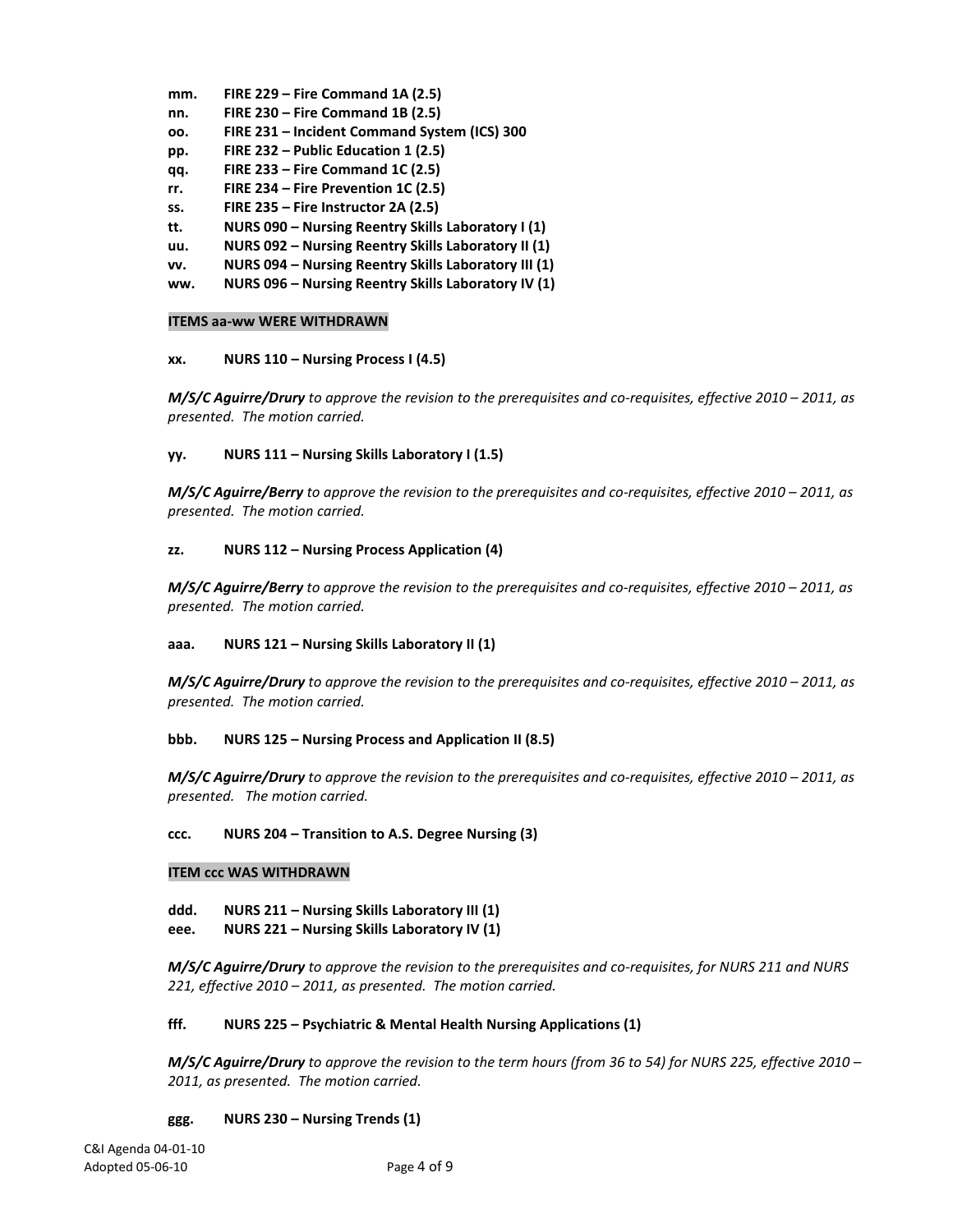### **hhh. NURS 231 – Nursing Process and Application III (8.5)**

*M/S/C Aguirre/Drury to approve the revision to the prerequisites and co-requisites, for NURS 230 and NURS 231, effective 2010 – 2011, as presented. The motion carried.*

### **iii. NURS 240 – Intravenous Therapy Techniques (2)**

#### **ITEM iii WAS WITHDRAWN**

### **jjj. NURS 241 – Nursing Process and Application IV (8.5)**

*M/S/C Aguirre/Drury to approve the revision to the prerequisites and co-requisites, effective 2010 – 2011, as presented. The motion carried.*

**kkk. PHYS 200 – General Physics I (5) lll. PHYS 202 – General Physics II (5) mmm. PHYS 204 – General Physics III (5)**

*M/S/C Gretz/Ruiz to approve the revision of the textbooks, for PHYS 200, PHYS 202 and PHYS 204, effective 2010 – 2011, as presented. The motion carried.*

### **nnn. SGOV 066 – Student Government and Leadership (2)**

*M/S/C Jaime/Ceasar to approve the revision of the rubric (from PD to SGOV), and title (from Contemporary College Affairs to Student Government and Leadership), effective 2010 – 2011, as presented. The motion carried.*

#### **ooo. SPCH 100 – Oral Communication (3)**

*M/S/C Ruiz/Rodgers to approve the revision of core content distribution, effective 2010 – 2011, as presented. The motion carried.*

#### **ppp. SPCH 110 – Advanced Oral Communication (3)**

*M/S/C Ruiz/Rodgers to approve the revision of the course title (from Public Speaking to Advanced Oral Communication), effective 2010 – 2011, as presented. The motion carried.*

**qqq. VN 110 – Introduction to Patient Care I (5)**

**rrr. VN 112 – Introduction to Client Care II (5)**

**sss. VN 114 – Pharmacology I (1.5)**

*M/S/C Aguirre/Drury to approve the revision to the prerequisites and co-requisites, for VN 110, VN 112, and VN 114, effective 2010 – 2011, as presented. The motion carried.*

**ttt. VN 120 – The Maternity Cycle (5.5)**

**uuu. VN 122 – Common Health Problem I (5.5)**

**vvv. VN 130 – Common Health Problem II (5.5)**

**www. VN 132 – Common Health Problem III (5.5)**

**xxx. VN 240 – Intravenous Therapy Technique (2)**

#### **ITEMS ttt-xxx WERE WITHDRAWN**

**yyy. WT 110 – Water Treatment Plant Operator I (4)**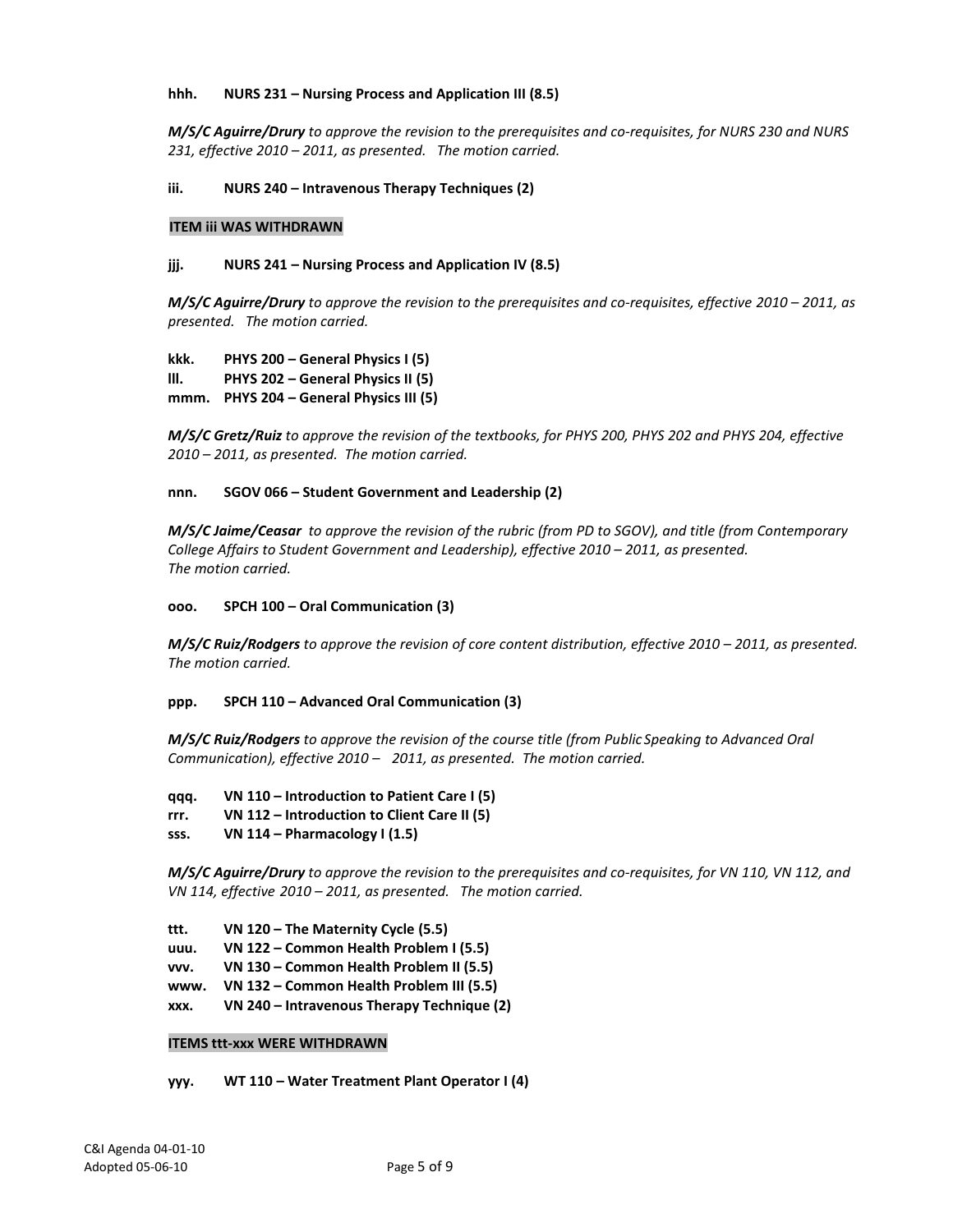*M/S/C Silva/Rodgers to approve the addition of WT 120 Computational Procedure Operator I as a recommended preparation course for WT 110, effective 2010 - 2011, as presented. The motion carried.*

## **zzz. WT 130 – Wastewater Treatment Operator I (4)**

*M/S/C Silva/Rodgers to approve the revision of the course title (from Wastewater Treatment I to Wastewater Treatment Operator I), description, core content, and textbook upgrade, effective 2010 - 2011, as presented. The motion carried.*

## **aaaa. WT 140 – Water Distribution Systems (4)**

*M/S/C Silva/Rodgers to approve the addition of WT 120 Computational Procedure Operator I as a recommended preparation course, revision of the description, core content,and textbook upgrade for WT 140, effective 2010 - 2011, as presented. The motion carried.*

# **bbbb. WT 210 – Water Treatment Plant Operator II (4)**

*M/S/C Silva/Berry to approve the addition of WT 220 as a recommended preparation course, revision of the description, core content, and textbook upgrade, effective 2010 - 2011, as presented. The motion carried.*

# **cccc. WT 220 – Computational Procedures Operator II (3)**

*M/S/C Silva/Aguirre to approve the revision of the course title (from Computational Procedures for Treatment Plant Operator II to Computational Procedures Operator II), description, core content, and textbook upgrade, effective 2010 - 2011, as presented. The motion carried.*

## **dddd. WT 230 – Wastewater Treatment Operator II (4)**

*M/S/C Silva/Berry to approve the revision of the course title (fromWastewater Treatment II to Wastewater Treatment Operator II), description, core content, and textbook upgrade, effective 2010 - 2011, as presented. The motion carried.*

- **\* Note to minutes – All statements regarding additional fees for AHP, FIRE, NURS, and VN courses were removed for further clarification by Tina Aguirre.**
- **3. New Courses**

## **a. EWIR 151 – Solar Electrical Systems (4)**

*M/S/C Silva/Aguirre to approve the addition of EWIR 151 to the credit curriculum, effective 2010 - 2011, as presented. The motion carried.*

## **b. EWIR 160 – Alternative Energies (4)**

*M/S/C Silva/Aguirre to approve the addition of EWIR 160 to the credit curriculum, effective 2010 - 2011, as presented. The motion carried.*

## **c. WT 150 – Wastewater Collection Systems (4)**

*M/S/C Silva/Aguirre to approve the addition of WT 150 to the credit curriculum, effective 2010 - 2011, as presented. The motion carried.*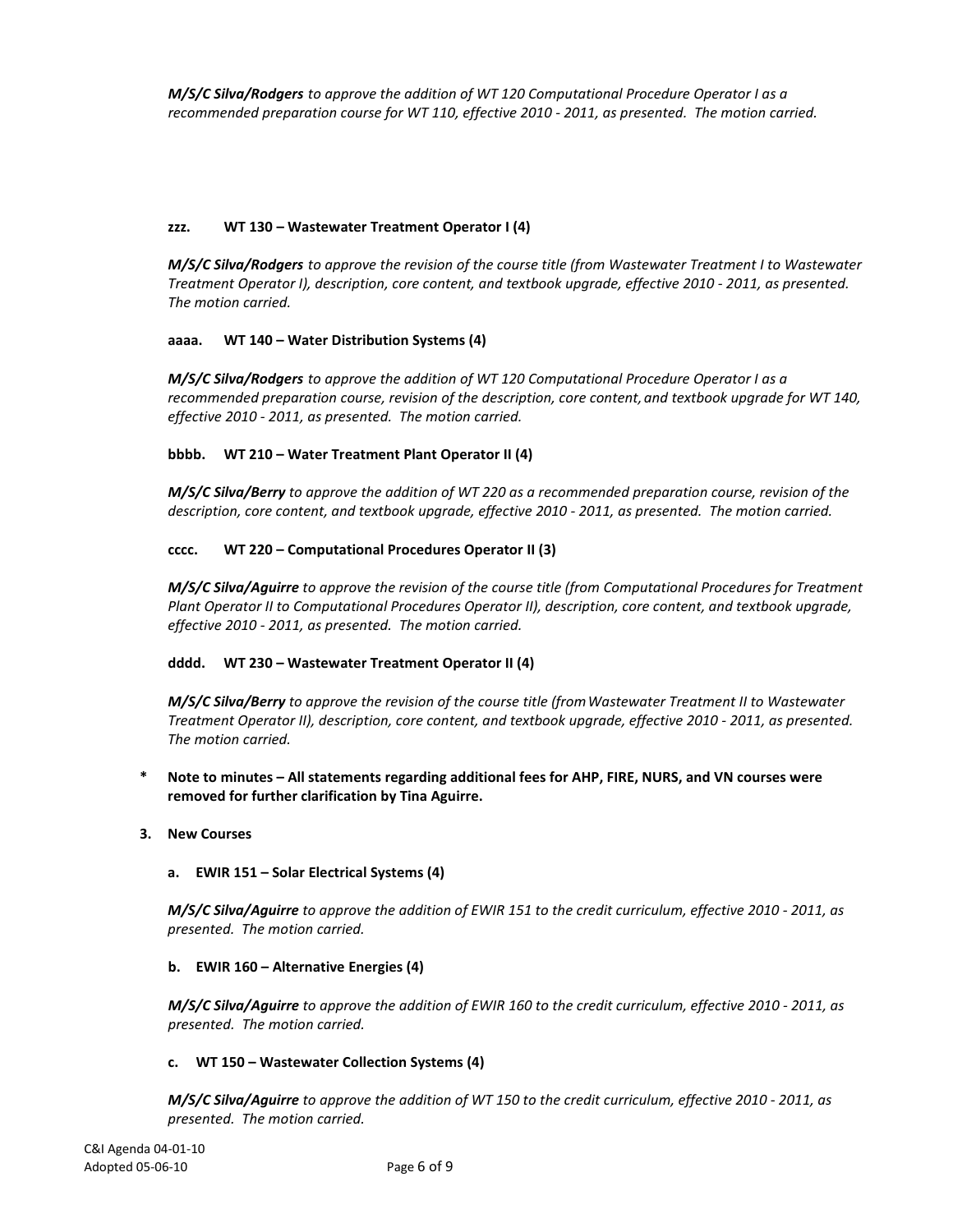## **B. Distance Education Courses – Addendum Documentation**

### **1. PHIL 100 – Introduction to Philosophy (3.0)**

*M/S/C Rodgers/Lehtonen to approve the Distance Education Addendum for PHIL 100, to provide greater access and allow the inclusion of all modalities of learning, effective 2010-2011, as presented. The motion carried.*

#### **C. Majors and Certificates**

### **1. Deleted Majors and Certificates**

## **a. Field Archaeology Certificate**

*M/S/C Gretz/Ruiz to approve the deletion of the Field Archaeology Certificate, effective 2010 - 2011, as presented. The motion carried.*

### **2. Revised Majors and Certificates**

### **a. Business Financial Services Major and Certificate**

*M/S/C Rodgers/Silva to approve the revision to provide corrections to previous errors, effective 2010 - 2011, as presented. The motion carried.*

### **b. Computer Information Systems Major and Certificate**

*M/S/C Rodgers/Berry to approve the revision to add CIS 155, CIS 212, and CIS 214 to Section II, elective units, for the major and certificate, effective 2010 - 2011, as presented. The motion carried.*

## **c. Fire Fighter I Certificate**

*M/S/C Aguirre/Berry to approve the revision of the certificate to correct catalog errors and revise text statement, effective 2010 - 2011, as presented. The motion carried.*

## **d. Liberal Studies – General Option Major**

**e. Liberal Studies – SDSU Teacher Preparation Option Major** 

*M/S/C Jaime/Lehtonen to approve the upgrade of the major to meet current standards with four-year requirements, effective 2010 - 2011, as presented. The motion carried.*

## **f. Nursing – Registered Nursing (RN)**

*M/S/C Aguirre/Drury to approve the revision of the major to clarify major requirements and admission criteria, effective 2010 - 2011, as presented. The motion carried.*

## **g. Nursing – Vocational Nursing Major and Certificate (VN)**

*M/S/C Aguirre/Drury to approve the revision of the major and certificate to clarify requirements and admission criteria, effective 2010 - 2011, as presented. The motion carried.*

#### **h. University Studies Major**

*M/S/C Jaime/Ceasar to approve the upgrade of the major to meet current standards with four-year requirements, effective 2010 - 2011, as presented. The motion carried.*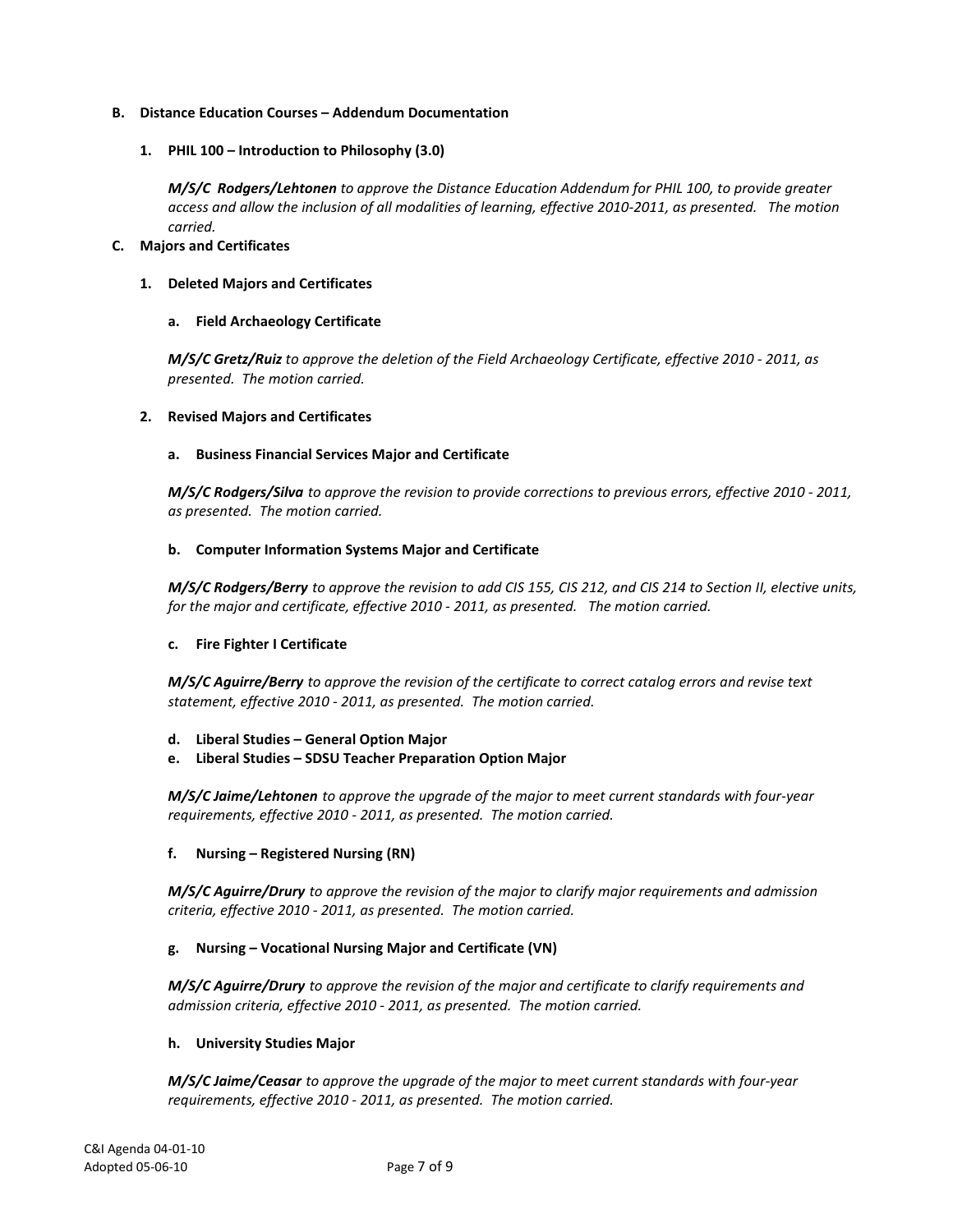# **i. Water Treatment Systems Technology Major**

*M/S/C Silva/Rodgers to approve 1) the revision of the description, 2) total required number of units from 22 to 18 units, 3) to remove WT 130 and WT 230 and recommended courses, and 4) to add WT 140 to the list of required courses for the major, effective 2010 - 2011, as presented. The motion carried.*

# **3. New Majors and Certificates**

# **a. Electrical Technology (20 total units required for the major and certificate)**

*M/S/C Aguirre/Silva to approve the addition of the Electrical Technology major and certificate to the credit programs, effective 2010 - 2011, as presented. The motion carried.*

## **b. Electrical Trades (19 total units required for the major and certificate)**

*M/S/C Silva/Aguirre to approve the addition of the Electrical Trades major and certificate to the credit programs, effective 2010 - 2011, as presented. The motion carried.*

# **c. Water Treatment Systems Technology (18 total units required for the certificate)**

*M/S/C Silva/Aguirre to approve the addition of the Water Treatment Systems Technology certificate to the credit programs, effective 2010 - 2011, as presented. The motion carried.*

- **d. Electronics Specialization (major plus 7 units required for the certificate)**
- **e. Electrical Wiring Specialization (major plus 9 units required for the certificate)**
- **f. Solar Energy Specialization (major plus 18 units required for the certificate)**
- **g. Wastewater Technology Specialization (major plus 12 units required for the certificate)**

*M/S/C Silva/Aguirre to approve the addition of the Electronics Specialization, Electrical Wiring Specialization, Solar Energy Specialization, Water Treatment Systems Technology,and the Wastewater Technology Specialization certificates to the credit programs, effective 2010 - 2011, as presented. The motion carried.*

## **h. Pharmacy Technician (19 total units required for the major and certificate)**

*M/S/C Aguirre/Drury to approve the addition of the Pharmacy Technician major and certificate to the credit programs, effective 2010 - 2011, as presented. The motion carried.*

## **D. General Catalog (Textual, Major and Certificate Items)**

## **1. Community Education, Non-Credit, Extended Campuses (2009 – 2010 General Catalog, p. 10)**

*M/S/C Aguirre/Silva to approve the revisions to the Community Education, Non-Credit, and Extended Campuses statements (2009 – 20010 General Catalog, P. 10), effective 2010 – 2011, as presented. The motion carried.*

## **2. Probation, Dismissal, Reinstatement (AP 4250) (2009 – 2010 General Catalog, p. 21)**

*M/S/C Jaime/Aguirre to approve the revisions to the Probation, Dismissal, and Reinstatement textual statements (2009 – 2010 General Catalog, p. 21), effective 2010 – 2011, as presented. The motion carried.*

## **3. Career Technical Education (2009 – 2010 General Catalog, p. 33)**